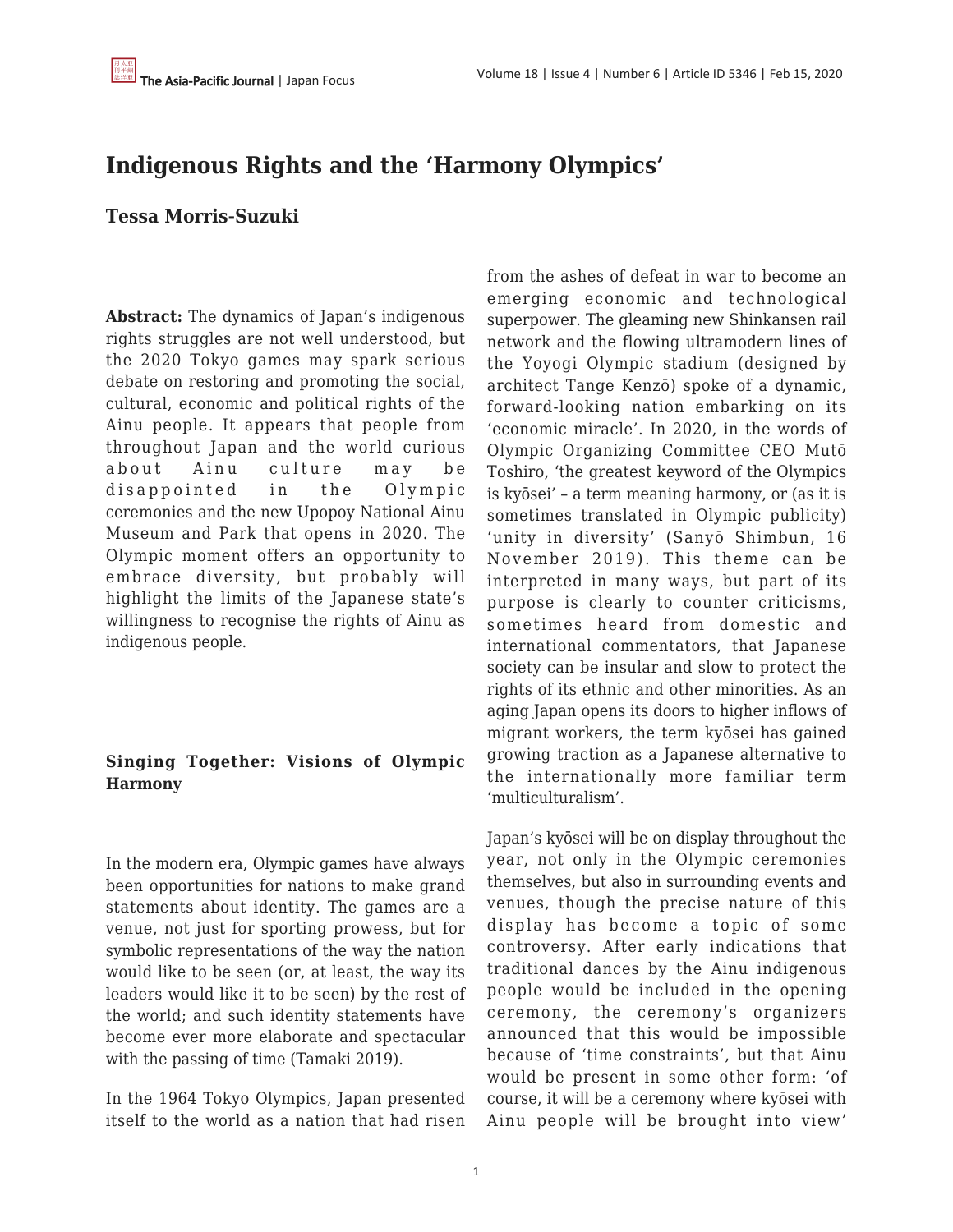(Hokkaidō Shimbun, 7 February 2020, evening edition). The most striking representation of this 'kyōsei with Ainu people' will take shape, not in the Olympic stadium itself but at the grand new Upopoy National Ainu Museum and Park, at Shiraoi in Hokkaido, which will open its doors to the public in late April 2020 – a date carefully chosen to ensure that it is ready to receive a flood of Olympic visitors to Japan (Kelly 2019). 'Upopoy' is an Ainu word meaning 'singing in a large group' – a vivid evocation of the theme of harmony – and the Museum and Park are known in Japanese as Minzoku Kyōsei Shōchō Kūkan: The Symbolic Space of Ethnic Harmony. Chief Cabinet Secretary Suga Yoshihide has expressed his hope that the site will attract one million visitors in a year: a prospect which has been strengthened by the decision to stage the Olympic marathon in the Hokkaido capital, Sapporo (Kaneko and Satō 2019).

For some, though, the creation of the new Museum and Park, at a cost of some US\$220 million to date, raises problems about the underlying meaning of the harmony being celebrated at the 2020 Olympics (Kelly 2019; Nakamura 2019). Although the promotion of kyōsei, in this context, could become a milestone in greater recognition of Japan's cultural and ethnic diversity, it also seems likely that the emphasis in the slogan 'unity in diversity' will fall on the word 'unity'. In that case, recognition of diversity is likely to be limited to the 'cosmetic multiculturalism' of food, costume and festivals, without more substantial legal recognition of minority rights. These issues are particularly important and contentious ones for Japan's Ainu community.



The Land of the Ainu (© CartoGIS CAP ANU)

#### **Ainu History and the Japanese State**

Until the middle of the nineteenth century, the Ainu people lived in self-governing village communities across a wide area stretching from the south of the island now known as Hokkaido to the middle of the island of Sakhalin and throughout the southern part of the Kurile Archipelago (now controlled by Russia). Some Ainu had even migrated as far as the mouth of the Amur River on the Asian mainland and the southern part of the Kamchatka Peninsula. In earlier times (until about the late eighteenth century), Ainu had also lived in the northern part of the main Japanese island of Honshu.

The various dialects of the Ainu language are completely different from Japanese, and Ainu people had their own economic, cultural and religious systems. Their economy was based largely on fishing and hunting, although in the warmer parts of Ainu territory they also grew small crops of grain and vegetables. Ainu society was connected by complex trade routes to the Japanese state in the south, China to the west and the expanding Russian empire to the north, as well as to other surrounding indigenous communities.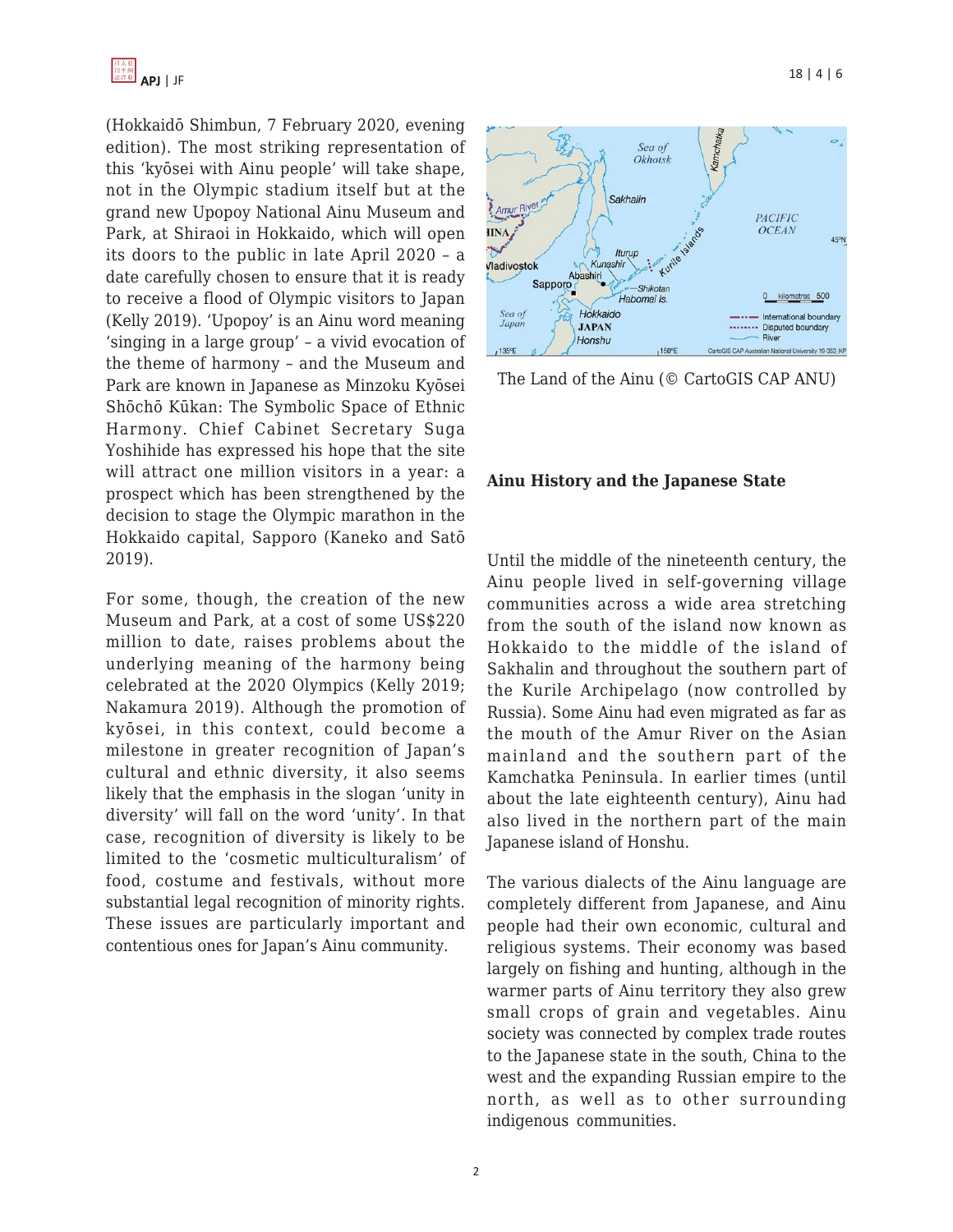

The production of richly appliquéd and embroidered robes is one of the hallmarks of Ainu material culture, past and present (Early 20th century photo, location and photographer unknown)

Long contact with Japan to the south meant that there was considerable intermarriage, and during the eighteenth century, the Japanese Domain of Matsumae, and later also the Japanese Shogunate, exerted growing economic control over Ainu fishing and trading activities. It was only after the Meiji Restoration of 1868, though, that most of the land of the Ainu was incorporated into Japanese territory, and that Hokkaido was given its present name and became a magnet for the migration of Japanese settlers. Ainu lands were seized by the Japanese state and turned into farmland, traditional Ainu hunting and fishing practices were prohibited, and Ainu children were subject to assimilationist education. An 1899 'Former Natives Protection Law' attempted to impose assimilation throughout Ainu society, in practice resulting in the impoverishment and marginalization of many Ainu people (Kayano 1994; Siddle 1996). This law remained in place for almost a century. After Japan's loss of its colony of Karafuto (in the southern half of Sakhalin Island) and the Kurile Islands, most surviving Ainu from these places had little option but to relocate to Hokkaido, leaving their ancestral homelands forever (Inoue 2016).

Because of intermarriage and the effects of long-lasting discrimination, it is difficult to say precisely how many Ainu people there are in Japan today. Hokkaido government surveys give a figure of around 24,000, but this is a substantial underestimate because some Ainu have migrated to other parts of Japan (including Tokyo), and some are reluctant to identify themselves as Ainu in public (Center for Ainu and Indigenous Studies 2010, 3). Against a background of rising indigenous rights movements worldwide, in 1984 the Utari Association of Hokkaido (Hokkaidō Utari Kyōkai, now known as the Ainu Association of Hokkaido) launched a campaign demanding the abolition of the antiquated 'protection' law and its replacement by a New Ainu Law which would recognize and promote Ainu culture, support education and economic self-reliance, restore fishing rights and create guaranteed seats for Ainu in parliament and the relevant local assemblies (see Siddle 1996, 196–200). The response of the government, though, was very limited. In 1997 the Former Natives Protection Law was repealed, but was replaced by an Ainu Cultural Promotion Law which focused only on traditional culture, without addressing any of the wider economic and political demands.

Campaigns by Ainu groups continued, and in August 2019 the Ainu Cultural Promotion law was in turn repealed and replaced with a new measure, generally referred to in the media as the 'New Ainu Law' (though its actual title is the much more cumbersome 'Act on Promoting Measures to Realize a Society in Which the Pride of the Ainu People Is Respected'). But this again remains far more limited in scope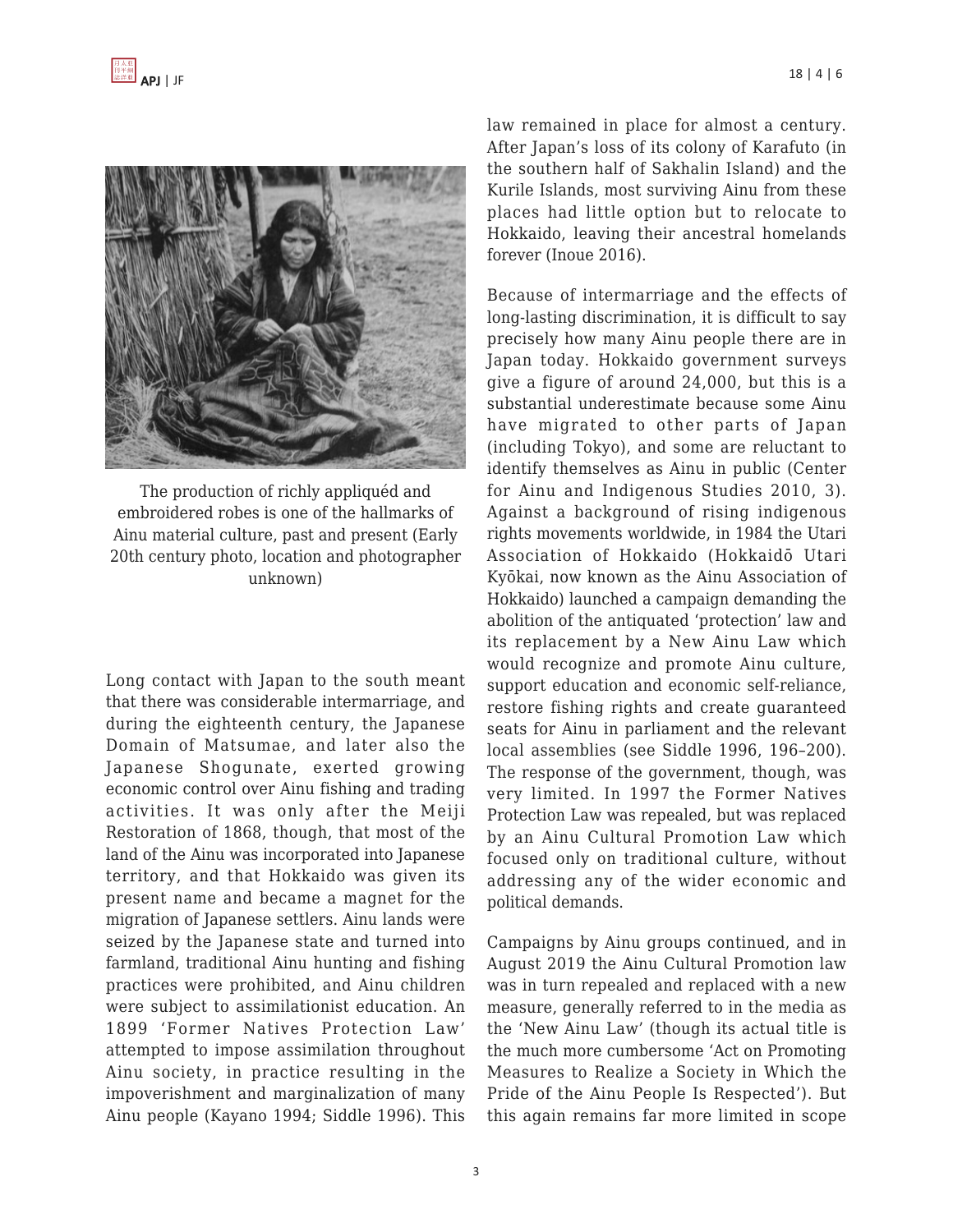

than the new law proposed in 1984, and falls far short from the forms of indigenous rights recognition which have been enshrined in law in countries like Canada, Australia, New Zealand and Taiwan. The 2019 law continues to focus narrowly on culture – with the Upopoy National Ainu Museum and Park being its centrepiece – and grants Ainu permission to use traditional river, marine and forest resources only under the most restrictive conditions: for specific spiritual and cultural purposes where special license has been granted by the Japanese authorities. The result was a very mixed reaction from the Ainu community. While leaders of the Ainu Association of Hokkaido have expressed support for the law, widespread criticism has come from other community members, who have questioned both the lack of proper consultation during the drafting of the law and the new measure's failure to recognise the rights of Ainu as indigenous people (Higashimura 2019; Shimizu, Hatakeyama, Maruyama and Ichikawa 2019; Morris-Suzuki, 2018).

The abbreviated consultation process and relatively hasty drafting of the law itself were driven by Olympic considerations. National media reports from early 2019 noted that the government was pushing to pass the law in the current session of parliament because of its 'desire to present an appealing image of ethnic harmony [minzoku no kyōsei] to the world with an eye to next year's Tokyo Olympics and Paralympics' (Sankei Shimbun, 15 February 2019) As critics point out, this approach raises fundamental questions about the government's interpretation of ethnic harmony, suggesting that the government goal is 'a superficial inclusion, centred on tourism and void of apologies and guarantees of rights' (Higashimura 2019). Though the content of the National Ainu Museum is yet to be unveiled to the public, there have been questions about the extent to which it will reflect the history of Ainu people's long struggles against expropriation and discrimination, and concerns have been raised at the way in which the new Ainu policy as a whole has been framed without any reference to the rights of Sakhalin and Kurile Island Ainu descendants now living in Japan (Tazawa 2017).

The Ainu Association of the Urahoro region of Hokkaido has already responded to the introduction of the law by launching a court case against the national and prefectural governments demanding the right to fish in their traditional salmon catching grounds on the Tokachi River (Tōkyō Shimbun, 13 January 2020). Meanwhile, in January 2020, the depth of the government's commitment to meaningful 'harmony' was further cast into question when Deputy Prime Minister Aso Tarō told a gathering of his constituents in January 2020 that 'no country but this one [Japan] has lasted 2,000 years with one language, one ethnic group and one dynasty', thus in one sentence writing the Ainu out of history altogether (Japan Times, 13 January 2020).

#### **Bones of Contention**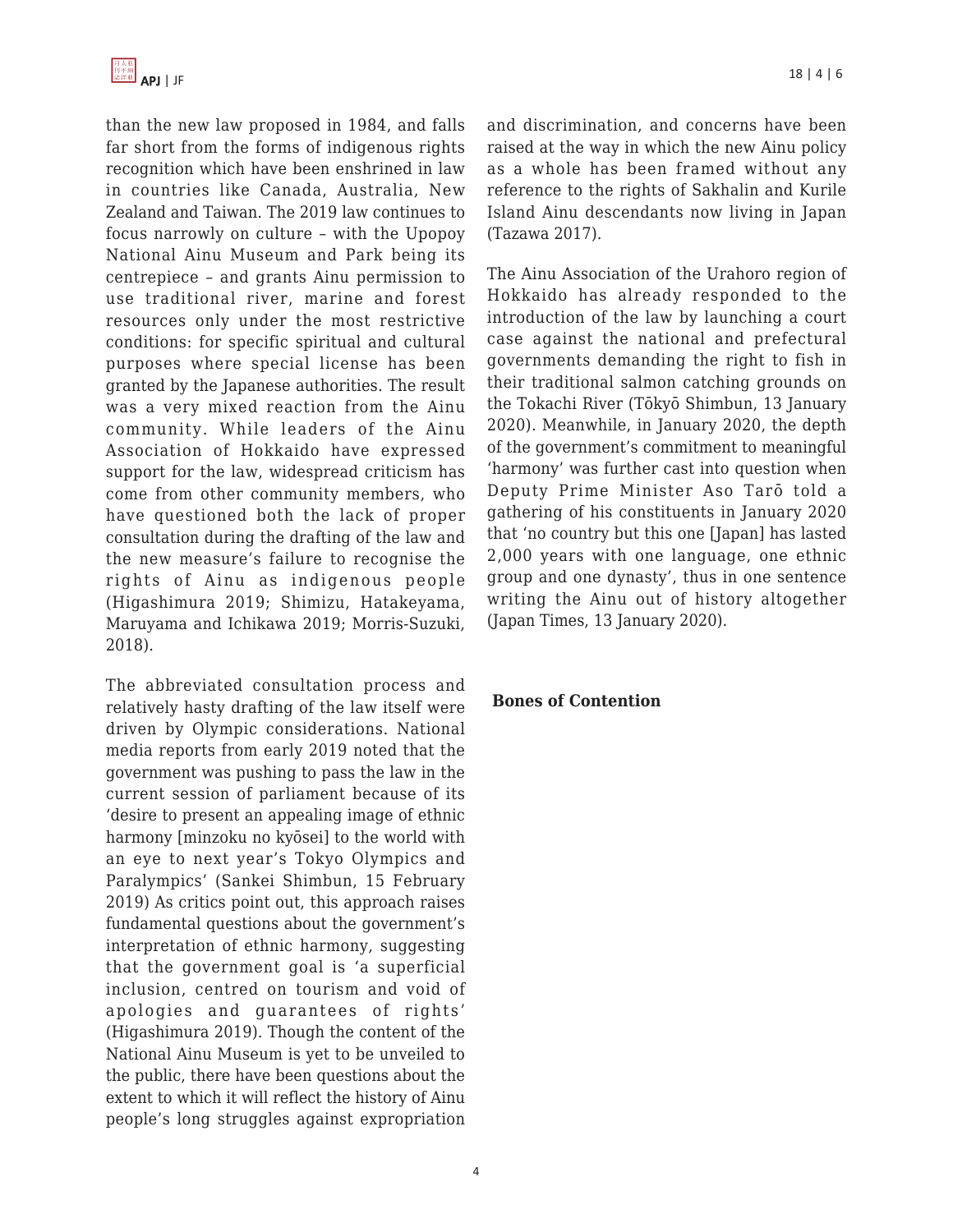



Ceremony commemorating almost 1000 Ainu people whose remains are held by Hokkaido University, 2013 (Photo: Tessa Morris-Suzuki)

presence of the Memorial Facility in the Upopoy Ainu Museum and Park complex receives no mention at all in the official publicity brochure on the park that has been prepared for foreign visitors). A number of Ainu groups have been campaigning for years for these remains to be returned to the areas from which they were excavated, and as a result of court cases brought by these groups, the remains of about one hundred people have so far been returned to their communities.



Tomb markers on the graves of Ainu people recently repatriated to Kineusu Village (Photo: Tessa Morris-Suzuki)

One section of the new Ainu Museum and Park has become the focus of particularly intense dissention. An area on the outskirts of the main museum precinct has been chosen as the site for a 'Memorial Facility' (Irei Shisetsu), which will be the last resting place of over one thousand Ainu whose remains were excavated by anthropologists and other researchers without the consent of their communities and taken to museums and universities in Japan and worldwide for research purposes or simply as trophies. The remains of some 1,600 Ainu are still held by research institutions throughout Japan, with more in Britain, Germany, Australia and elsewhere. (It is worth noting that the

The question of the return of remains has become a deeply divisive one within the Ainu community itself. The Ainu Association of Hokkaido (Hokkaidō Ainu Kyōkai) has given its blessing to the government plan. But a number of other individuals and groups – among them the Kotan Association, based in the Yūfutsu district of Hokkaido, and the recently established Shizunai Ainu Association – argue that true 'repatriation' must mean the return of remains to the communities from which they were taken, and must involve proper ceremonies conducted by those communities themselves (Shimizu 2018; Shimizu, Kuzuno and Gayman 2018; Nakamura 2019). Although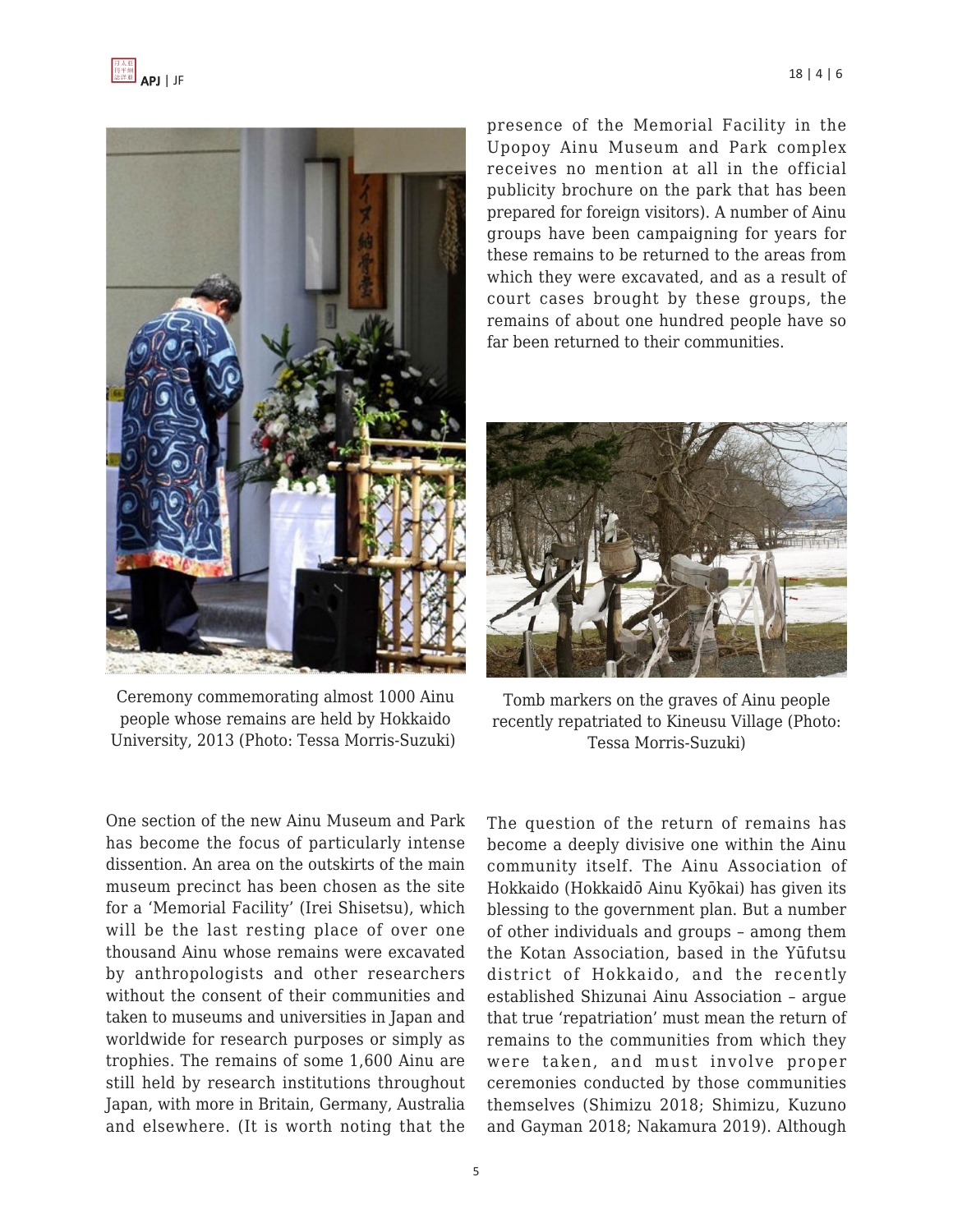it will still be possible for individuals or groups to seek the return of remains which will be interred in the Memorial Facility, the processes are likely to be complex, and critics argue that the ultra-modernist concrete cube of the Memorial Facility, located as it will be on the fringe of a major tourist attraction, is a wholly inappropriate resting place for the Ainu dead. A number of scholars and activists have suggested that, rather than making the Memorial Facility the main resting place for 'repatriated' Ainu remains, the government should be actively seeking out and negotiating with the communities from which the remains came, to ensure that as many as possible can go back to lie in the earth from which they were taken (Nakamura 2019).

## **The Olympics and Beyond**

If one purpose of the Olympics is to display the host nation's culture and identity to the world, then the 2020 Olympics should most certainly include representations of Ainu culture, both in the opening ceremony and in the events that surround the sports extravaganza. The creation of the Upopoy National Ainu Museum and Park in the lead-up to the Olympics could play a positive role in making international visitors to the Olympics more conscious of Ainu history and contemporary Ainu society. But, given the recent history of Ainu policy in Japan, important questions remain about the relationship between the Olympic celebration of Ainu culture and the underlying issues of indigenous rights.

How will Ainu life be represented in the 2020 Olympics and the cultural events that surround them? Will visitors to the Olympics learn about the ongoing struggles of Ainu communities for recognition of their resource rights and return of their ancestral remains? Will foreign visitors have a chance to hear the voices of Ainu themselves, speaking about the complexity of their life experiences? Will Ainu people themselves determine the way in which their history, culture and aspirations for the future are presented to the world? Or will the 'Harmony Olympics' offer a carefully controlled image of Ainu culture as one colourful but unproblematic square in the mosaic of an already-achieved Japanese harmony?

As I have followed media reports of Ainu issues in the lead-up to the 2020 Olympics, I could not help being reminded of the debates that surrounded the presentation of Australian Aboriginal culture in the 2000 Sydney Olympics. In 2000, Aboriginal artistic designs and spiritual traditions formed a key part of the Olympic opening ceremony, and the Australian government was eager to use Aboriginal culture to promote Olympic year tourism, but at the same time, the prime minister of the day, John Howard, was energetically resisting demands for an apology to Aboriginal people for the disastrous effects of state assimilation policies. As a result, the Olympics themselves became the focus of demands for change. Two months before the start of the Sydney Olympics, some 300,000 people participated in a protest march across the Sydney Harbour Bridge, demanding an apology from the government to Australia's Aboriginal 'Stolen Generations' (children forcibly taken from their families as part of state-sponsored assimilationism), and at the Olympic closing ceremony, the rock group Midnight Oil, took to the stage dressed in shirts emblazoned with the word 'Sorry', performing the song 'Beds Are Burning', with its rousing recognition of Aboriginal land rights: 'it belongs to them, let's give it back'. These events became part of the momentum that led to the Australian government's national apology to the Aboriginal Stolen Generations in February 2008.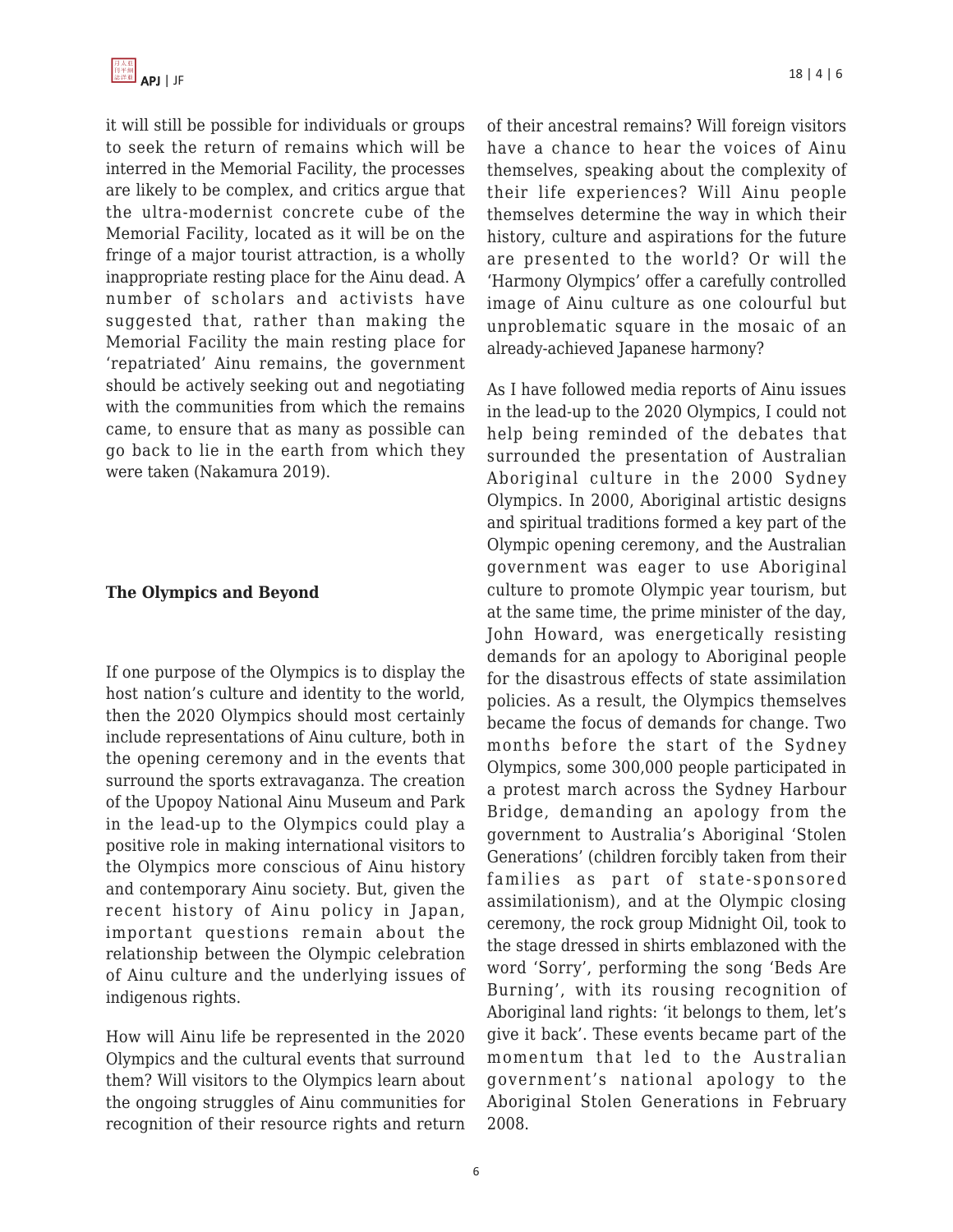The dynamics of Japan's indigenous rights struggles are different, but nonetheless the controversy surrounding the place of Ainu identity in the 2020 Olympics and their wider cultural setting has the potential to mark a turning point for Japan too. People from throughout Japan and the world who see Ainu culture on display in Olympic ceremonies or who visit the newly opened Upopoy National Ainu Museum and Park will have a chance to ask – how far does the Japanese state truly recognise the rights of Ainu as indigenous people? What hopes do Ainu people hold for the future, and how might these hopes be achieved. In that way, there is an opportunity for the events of this year to go beyond the promotion of cultural tourism and cosmetic kyōsei and open up a serious debate on restoring and promoting the social, cultural, economic and political rights of the Ainu people.

### **REFERENCES**

Center for Ainu and Indigenous Studies, University of Hokkaido. 2010. Living Conditions and Consciousness of Present-Day Ainu. Sapporo: University of Hokkaido.

Higashimura, Takeshi. 2019. ['No Rights, No](https://www.nippon.com/en/in-depth/d00479/no-rights-no-regret-new-ainu-legislation-short-on-substance.html) [Regret: New Ainu Legislation Short on](https://www.nippon.com/en/in-depth/d00479/no-rights-no-regret-new-ainu-legislation-short-on-substance.html) [Substance.'](https://www.nippon.com/en/in-depth/d00479/no-rights-no-regret-new-ainu-legislation-short-on-substance.html) Nippon.com. 26 April. (accessed 3 December 2019).

Japan Times, 14 January 2020[, 'Deputy Prime](https://www.japantimes.co.jp/news/2020/01/14/national/politics-diplomacy/taro-aso-again-controversy-remarks-japan-ethnic-identity) [Minister Taro Aso again courts controversy](https://www.japantimes.co.jp/news/2020/01/14/national/politics-diplomacy/taro-aso-again-controversy-remarks-japan-ethnic-identity) [with remarks about Japan's ethnic identity.'](https://www.japantimes.co.jp/news/2020/01/14/national/politics-diplomacy/taro-aso-again-controversy-remarks-japan-ethnic-identity)

Kaneko, Shinsuke and Satō, Yōsuke. 2019. 'Kantei "Sapporo" Maemuki – Upopoy Shūkyaku mo Kitai'. Hokkaidō Shinbun. 31 October. 3.

Kayano, Shigeru. 1994. Our Land was a Forest: An Ainu Memoir. (Trans and ed. Kyoko and Mark Selden). Westview Press.

Kelly, Tim. 2019. ['Aiming at Olympic boom,](https://www.reuters.com/article/us-japan-ainu-widerimage/aiming-at-olympic-boom-japan-builds-ethnic-harmony-tribute-to-indigenous-ainu-idUSKBN1X72C7) [Japan builds 'Ethnic Harmony' tribute to](https://www.reuters.com/article/us-japan-ainu-widerimage/aiming-at-olympic-boom-japan-builds-ethnic-harmony-tribute-to-indigenous-ainu-idUSKBN1X72C7) [indigenous Ainu'.](https://www.reuters.com/article/us-japan-ainu-widerimage/aiming-at-olympic-boom-japan-builds-ethnic-harmony-tribute-to-indigenous-ainu-idUSKBN1X72C7) Reuters. 29 October. (accessed 1 November 2019).

Morris-Suzuki, Tessa. 2018. ['Performing Ethnic](https://apjjf.org/2018/21/Morris-Suzuki.html) [Harmony: The Japanese Government's Plans for](https://apjjf.org/2018/21/Morris-Suzuki.html) [a New Ainu Law'.](https://apjjf.org/2018/21/Morris-Suzuki.html) The Asia-Pacific Journal: Japan Focus. 16(21) no. 2.

Nakamura, Naohiro. 2019. 'Redressing Injustice of the Past: The Repatriation of Ainu Human Remains'. Japan Forum. 31(3). 358–377.

Sankei Shinbun, 15 February 2019, [アイヌ支援](https://www.sankei.com/politics/news/190215/plt1902150020-n1.html) [法案を閣議決定](https://www.sankei.com/politics/news/190215/plt1902150020-n1.html) [「](https://www.sankei.com/politics/news/190215/plt1902150020-n1.html)[先住民族](https://www.sankei.com/politics/news/190215/plt1902150020-n1.html)[」](https://www.sankei.com/politics/news/190215/plt1902150020-n1.html)[と明記](https://www.sankei.com/politics/news/190215/plt1902150020-n1.html)

Shimizu, Yuji. 2018. 'Towards a Respectful Repatriation of Stolen Ainu Ancestral Remains'. In Gerald Roche, Hiroshi Maruyama and Åsa Virdi Kroik. Indigenous Efflorescence: Beyond Revitalisation in Sapmi and Ainu Moshir. Canberra: Australian National University Press. 115–120.

Shimizu, Yūji, Kuzuno Tsuguo and Gayman, Jeffry. 2018. ['Ainu Experience'. Presentations](https://www.nma.gov.au/audio/long-journey-home-repatriation-symposium/ainu-experience-interpretation-by-jeffry-gayman) [given at the International Symposium 'Long](https://www.nma.gov.au/audio/long-journey-home-repatriation-symposium/ainu-experience-interpretation-by-jeffry-gayman) [Journey Home: Repatriation Symposium'.](https://www.nma.gov.au/audio/long-journey-home-repatriation-symposium/ainu-experience-interpretation-by-jeffry-gayman) National Museum of Australia, Canberra, 7 May 2018.

Shimizu, Yūji, Hatakeyama, Satoshi, Maruyama, Hiroshi and Ichikawa, Morihiro. 2019. ['Recognition at Last for Japan's Ainu](https://www.youtube.com/watch?v=p8fff2pu-9s) [Community'](https://www.youtube.com/watch?v=p8fff2pu-9s). Presentation to the Foreign Coreespondents' Club of Japan. 1 March.

Siddle, Richard. 1996. Race, Resistance and the Ainu of Japan. Abingdon: Routledge.

Tamaki, Taku, 2019. 'The Olympics and Japanese National Identity: Multilayered